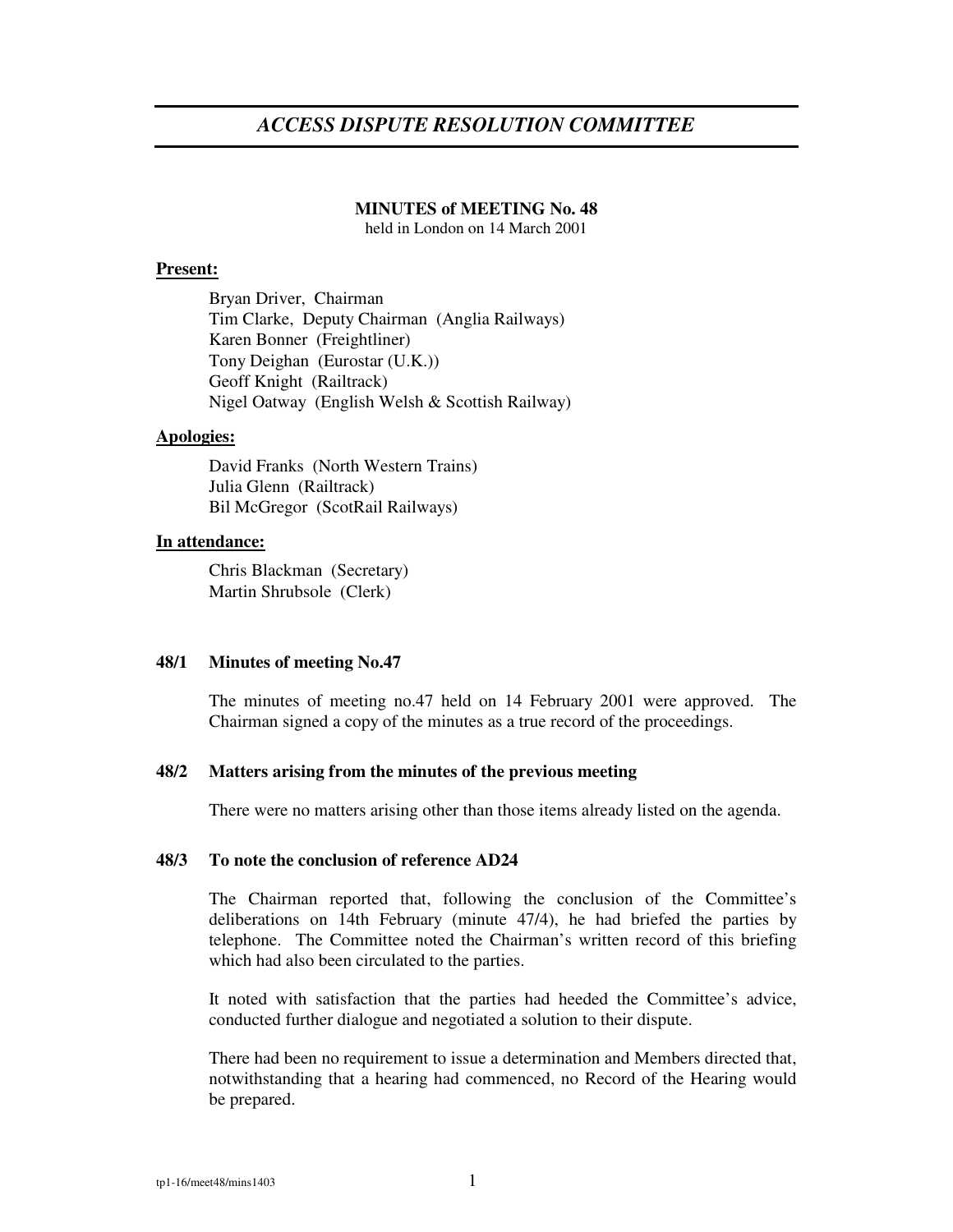### **48/4 Review of expenditure to date for 2000/01**

The Committee noted that the expenditure outturn for the current year was well within budget, due principally to the requirement to obtain legal advice being considerably less than that budgeted.

# **48/5 Proposed Budget for 2001/02**

The Committee noted the paper prepared by the Secretary and endorsed the proposals for a budgeted total expenditure of £254,000 in the financial year 2001/02.

# **48/6 Format of the Annual Report for 2000/01**

The Committee considered the paper prepared by the Secretary and agreed in principle the changes to be made to the format of the next Annual Report.

Members considered that the Report, amongst other matters, should incorporate

- 1. a new Part to cover a review of significant issues presented to the Committee in disputes during the most recent 12 month period;
- 2. a cumulative review of significant issues arising from all determinations to date; to be entitled *"A synopsis of case law so far established"*;
- 3. a revision to the structure and layout of the section covering issues and case law relating to Access Condition D which was radically amended in 1999;
- 4. general comments about the (lack of) speed shown by some parties in preparation and submission of their cases; and the Committee's decision, in one instance, to set up a sub-Committee to facilitate the process of preparing a reference.

The Secretary was remitted to make the Annual Report and the published determinations available on a web site, for access by Industry Parties, when the Committee's work stations are upgraded.

## **48/7 Review of the Access Dispute Resolution Rules**

The Committee noted the paper prepared by the Secretariat, endorsed the content in principle and made suggestions concerning the inclusion of a brief resume about the role and function of the Committee, and a proforma to guide Industry Parties in preparation of submissions for a Committee hearing.

## **48/8 Correspondence with the Regulator**

The Secretary advised members that the Regulator had expressed a wish to attend, with his Chief Legal Advisor, a future meeting of the Committee as observers. He